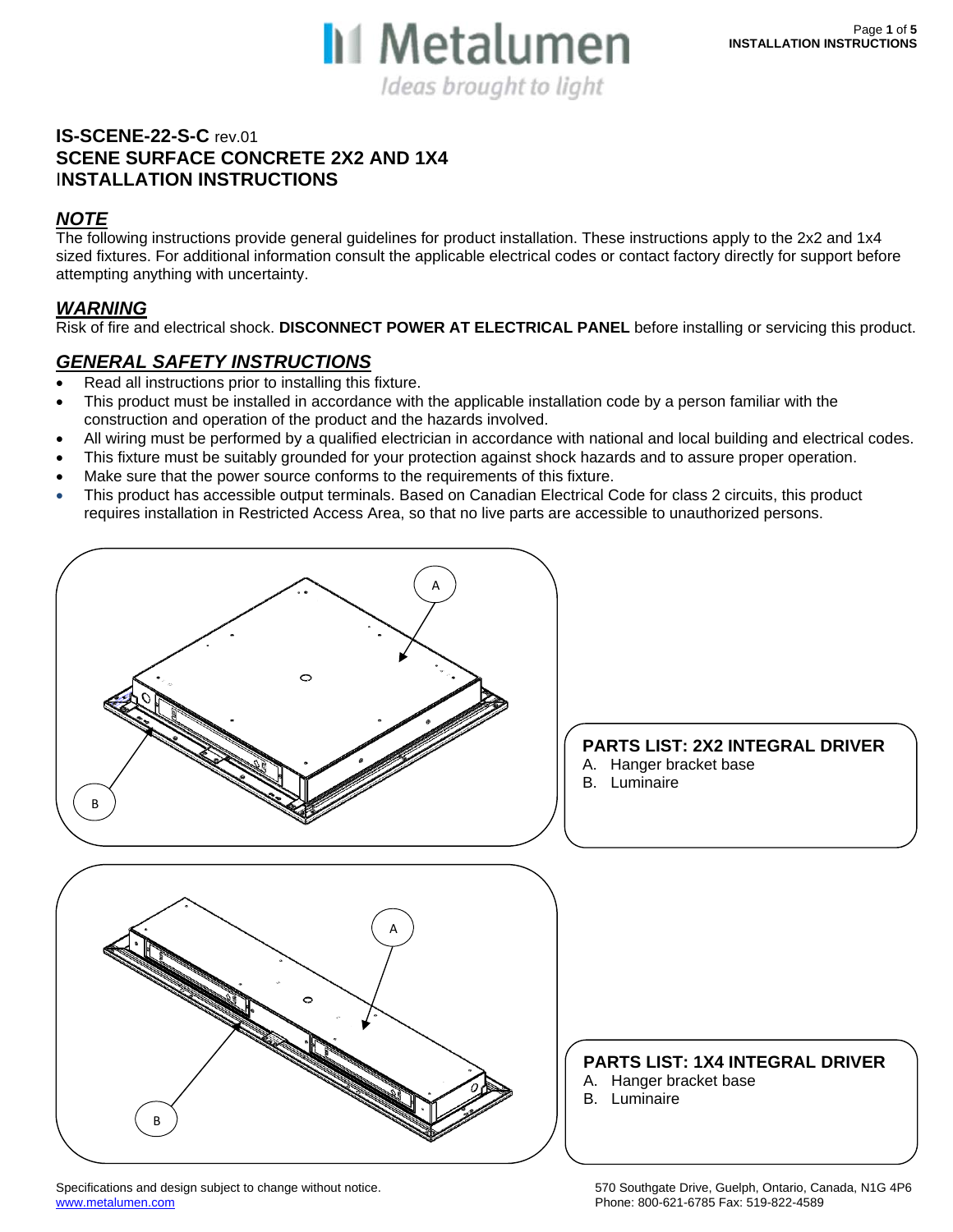

Ideas brought to light

## **WIRING DIAGRAM**

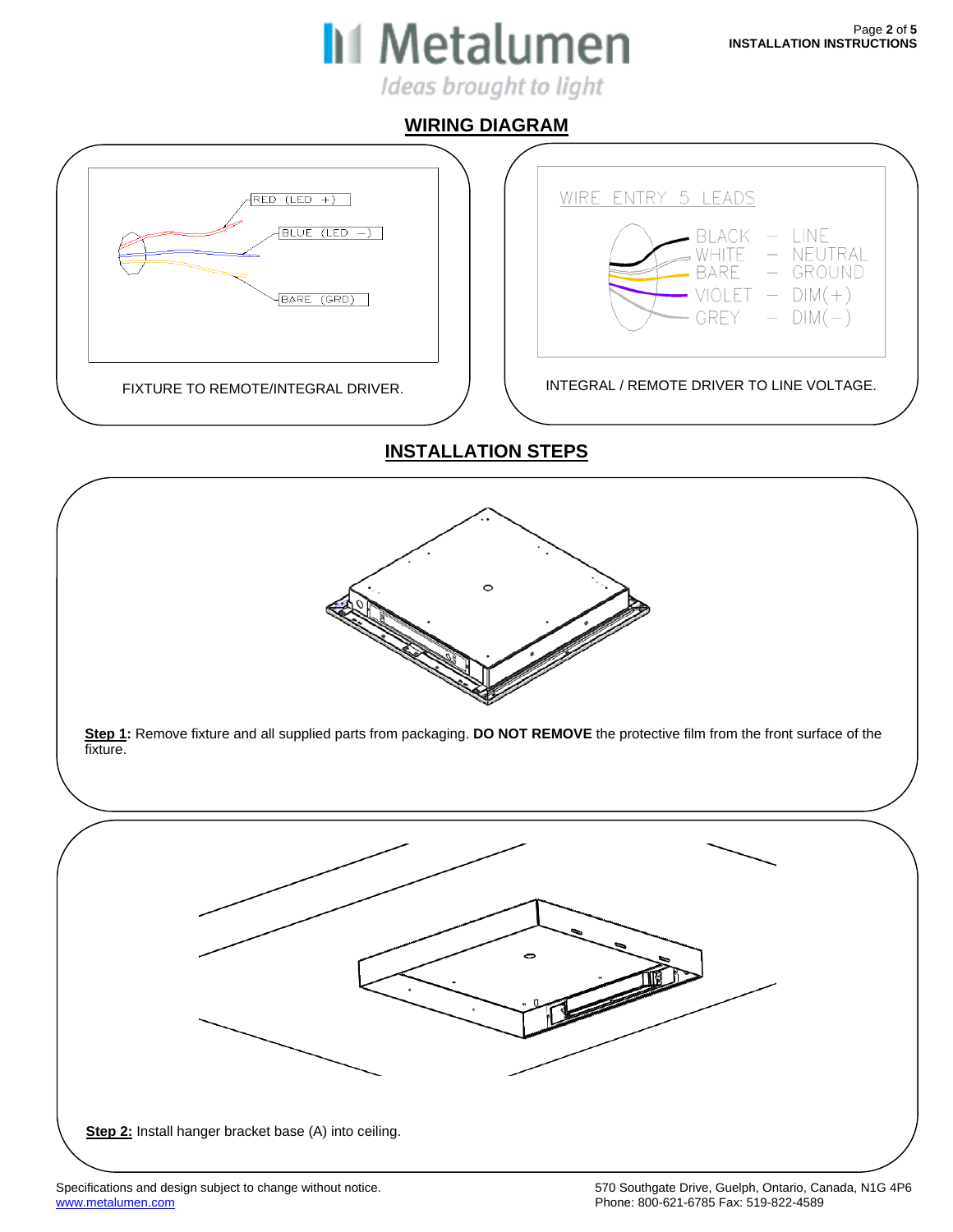Ideas brought to light

**II** Metalumen

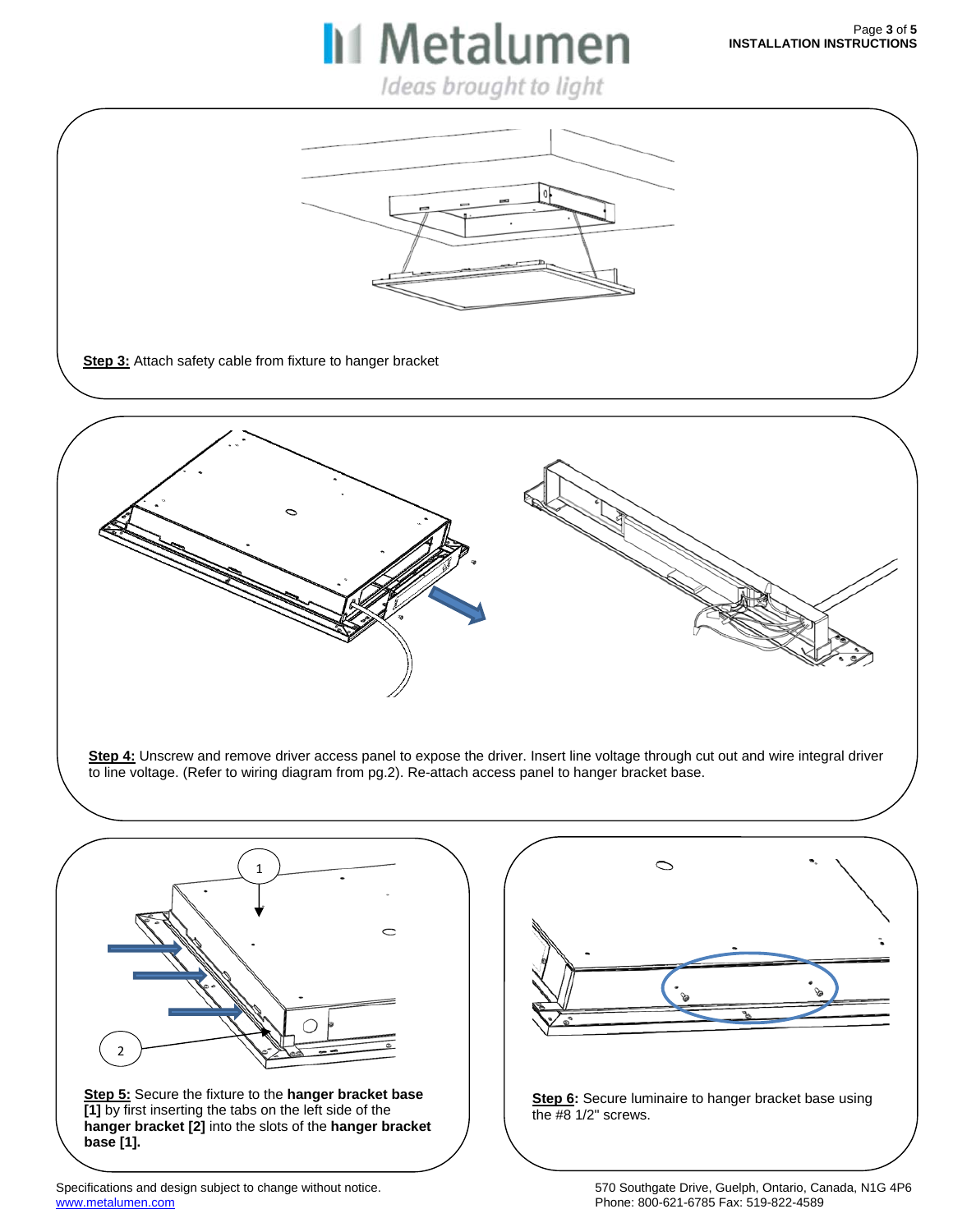**II** Metalumen Ideas brought to light